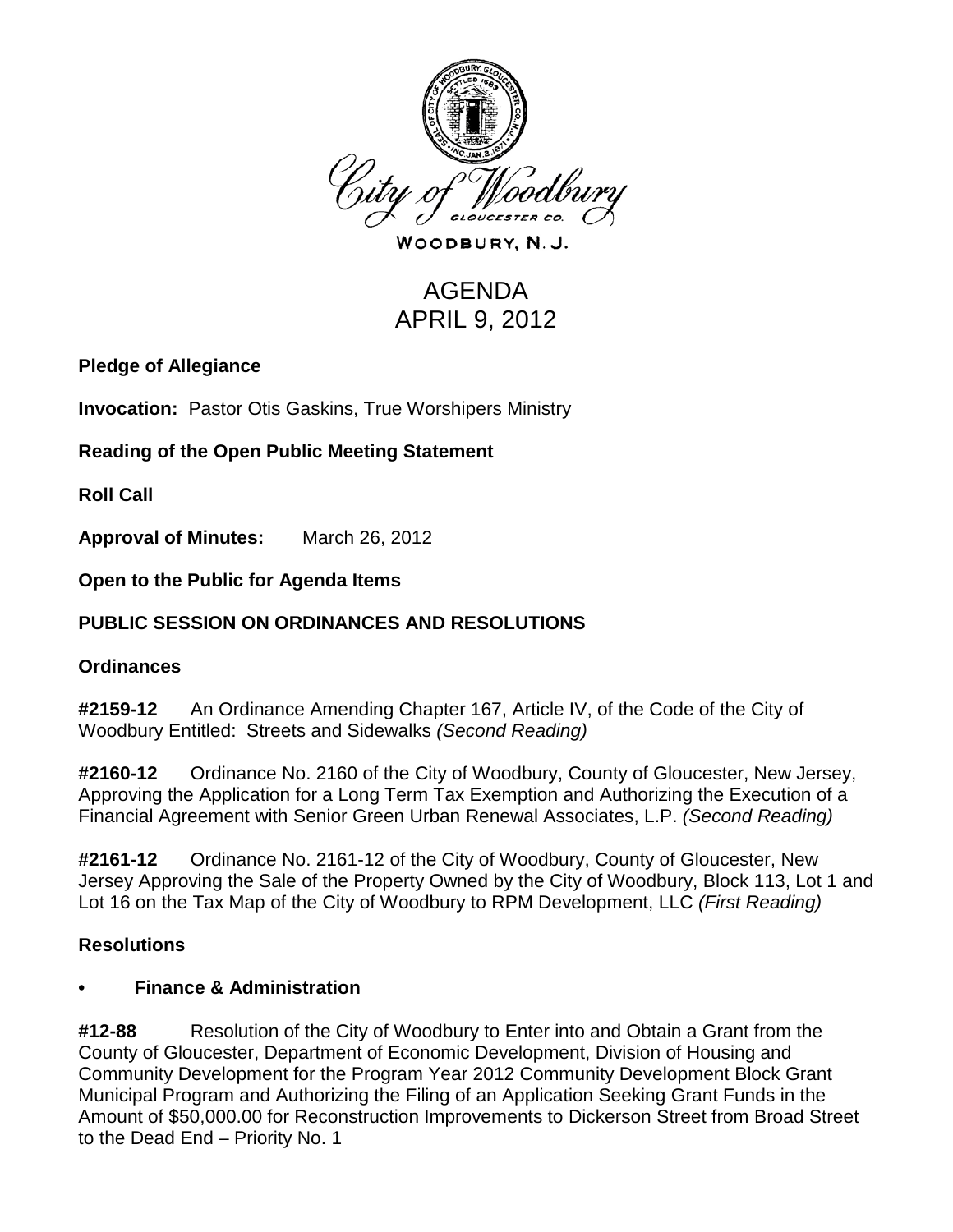**#12-89** Resolution of the City of Woodbury to Enter into and Obtain a Grant from the County of Gloucester, Department of Economic Development, Division of Housing and Community Development for the Program Year 2012 Community Development Block Grant Municipal Program and Authorizing the Filing of an Application Seeking Grant Funds in the Amount of \$50,000.00 for a Project to Redirect the Storm Sewer from Progress Avenue to Dickerson Street – Priority No. 2

**#12-90** Resolution Authoring the Execution of a Professional Services Contract with SpyGlass Group, Inc., to Audit the City of Woodbury's Telecommunication Service Accounts for Cost Recovery and Reduction for an Amount Not to Exceed \$17,500.00

**#12-91** Resolution Authorizing a Change in Contract Price for the 2011 Woodbury Local Road Program and Gerald A. Barrett, LLC

- **#12-94** Resolution to Read Budget by Title Only
	- Presentation of the 2012 Municipal Budget
	- Public Hearing on the 2012 Municipal Budget
- **#12-95** Resolution to Amend 2012 Budget
- **#12-96** Resolution to Adopt 2012 Budget

**#12-97** Resolution Appointing Redevelopment Attorney and Authorizing the Execution of a Contract with Louis Capelli, Esq.

### **Vouchers**

- **• Public Safety**
- **• Public Works/Utilities**
- **• Economic Development**

**#12-93** Resolution Withdrawing Resolution #12-75 Which Authorized the City of Woodbury Combined Planning/Zoning Board to Conduct a Preliminary Investigation to Determine Whether Block 154, Lot 8, 467 Cooper Street, Woodbury, (Commonly Known as the Woodbury Country Club), is a Redevelopment Area, and Authorizing the City Planner to Develop a Redevelopment Plan for Said Property Based Upon Its Designation as a Rehabilitation Zone

- **• Personnel**
- **• Property Maintenance**
- **• Community Development**
- **• Parks and Recreation/Environmental**

#### **Old Business:**